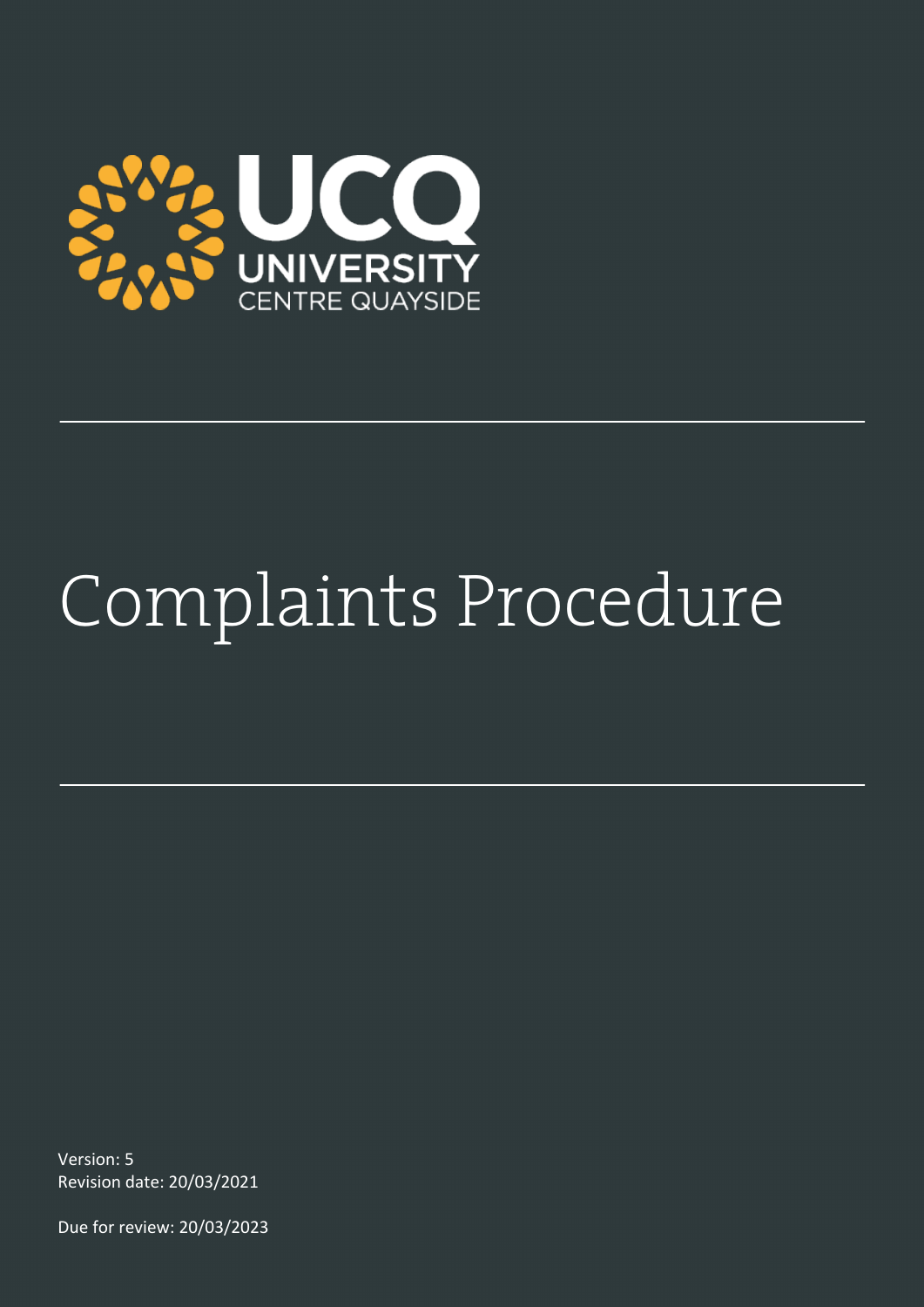

# Table of Contents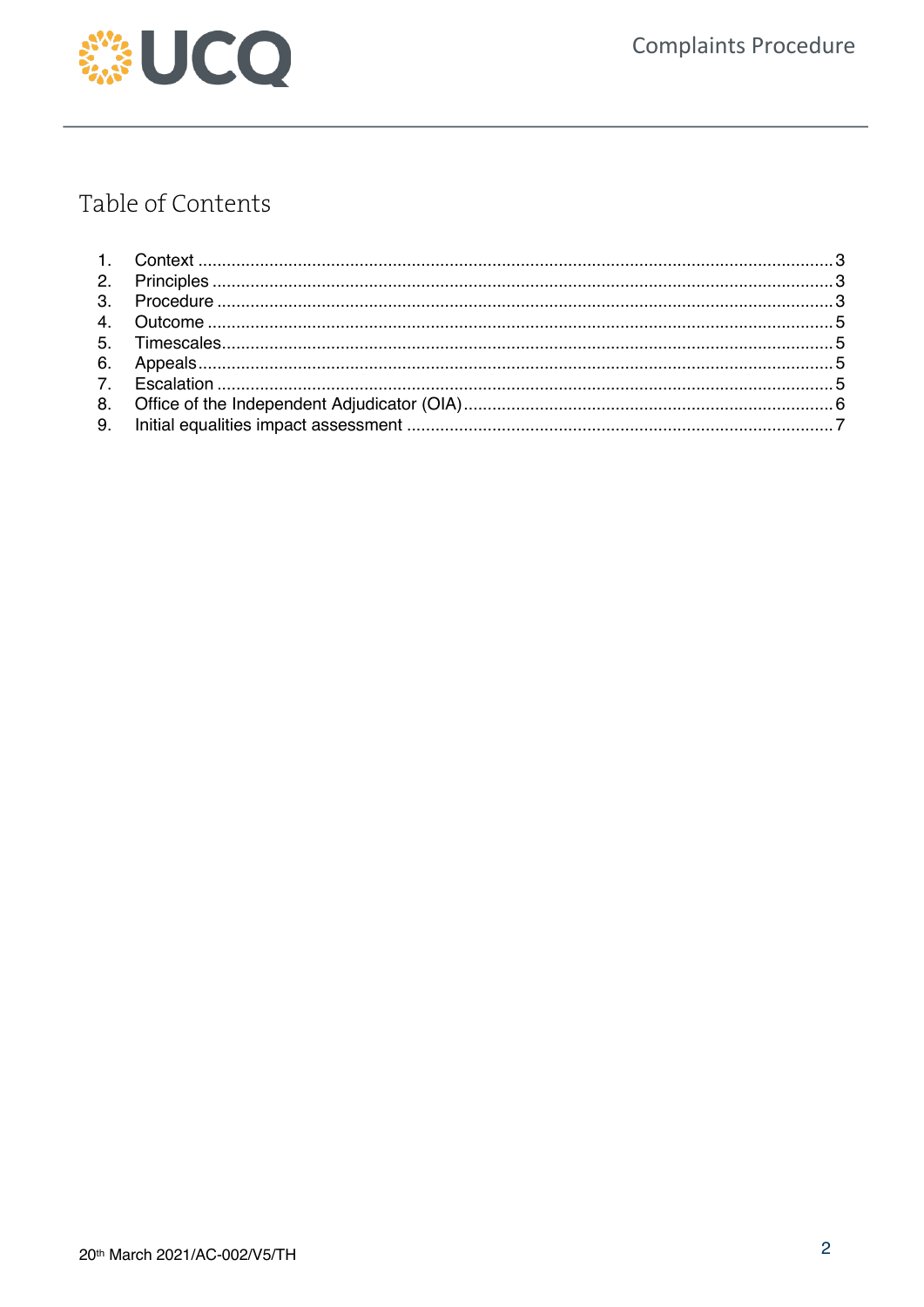

#### 1. Context

This complaints procedure outlines University Centre Quayside's (UCQ) process for investigating and acting upon complaints. A complaint is defined as an expression of significant or sustained dissatisfaction where a complainant seeks a specific action to address the issue. The complaints procedure is based on the expectation that all reasonable efforts have already been made to deal with the grievance prior to reaching the stage of a formal complaint.

### 2. Principles

UCQ considers complaints as important feedback and complainants will not suffer any disadvantage as a consequence of lodging a formal complaint. UCQ will seek to act on complaints in a timely manner and do so impartially and objectively.

All complaints shall be recorded, together with the actions and timescales taken to resolve the complaint.

#### 3. Procedure

Formal complaints must be submitted in writing to the Complaints Officer (complaints@ucq.ac.uk) who will:

- Acknowledge receipt and log the complaint within 1 working day
- Forward the complaint to the appropriate member of the Academic Council for investigation
- Monitor that the complaint has been responded to within the timeframes set in this procedure

#### **Investigating Academic Council member**

An investigating member of the Academic Council will be appointed for a complaint, based on having no conflict of interest with the complaint.

The investigating member will investigate the complaint through a desk based scrutiny of all the available evidence and through interviews with members of staff and/or students/stakeholders if required. The investigating member will be able to draw upon any member of the Academic Council to assist in the investigation of the complaint, unless a conflict of interest exists. The investigation should not be undertaken by anyone who has had prior involvement with the complaint in question.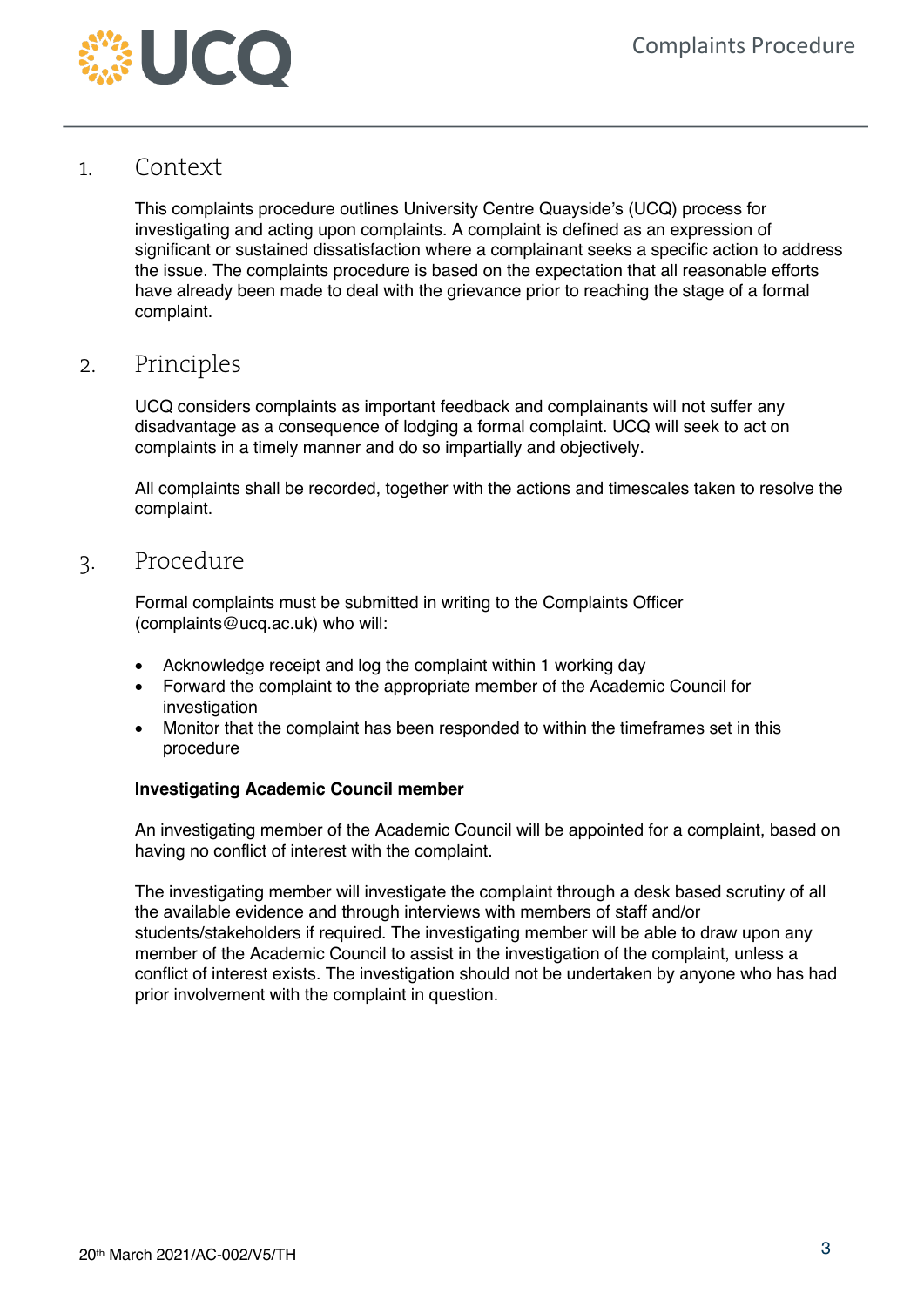

#### **Process flowchart**

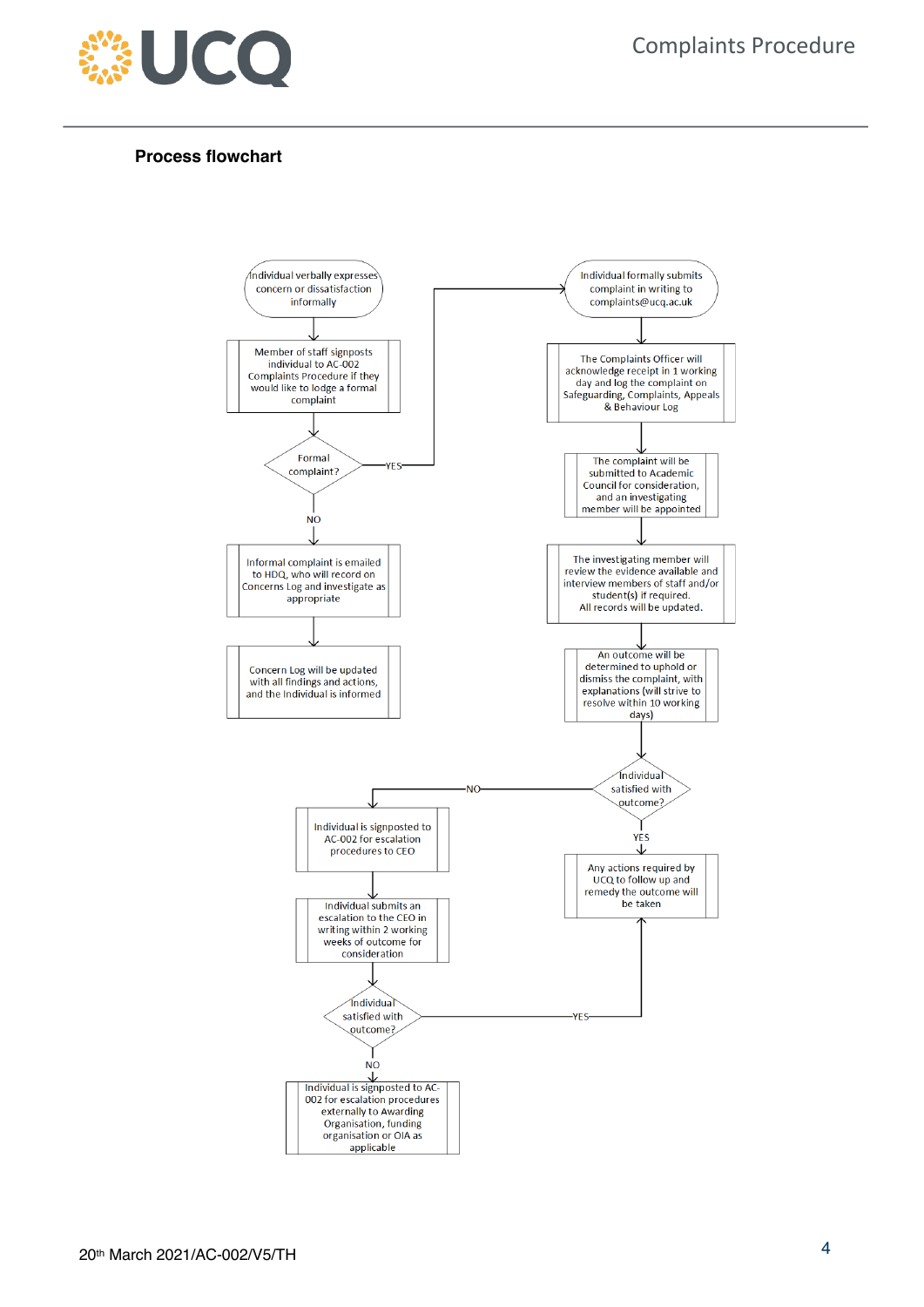

## 4. Outcome

The outcome of a complaint may include the complaint being:

- upheld in whole with a statement as to the remedy; or
- upheld in part with a statement as to the remedy and an explanation regarding those parts dismissed; or
- dismissed with a statement as to the reasons

### 5. Timescales

All complaints shall be logged and acknowledged within 1 working day.

UCQ will strive to resolve 90% of complaints within 10 working days of receipt and 100% resolved within 20 working days of receipt, unless otherwise agreed with the complainant and contracting authorities.

#### 6. Appeals

The complainant may appeal the formal complaint decision through the Appeals Procedure (AC-001). A maximum of one appeal can be lodged.

#### 7. Escalation

Should the complainant consider that their formal complaint has not been properly investigated they may escalate to the Principal & CEO to review their complaint. The complainant must submit, in writing, the grounds on which the complaint should be reviewed and the resolution that the complainant seeks. This review will only be considered by the Principal & CEO where:

- the request for review has been received by the Principal & CEO within 2 working weeks of the notification of the outcome of the complaint; or
- there were procedural irregularities in the investigation; or
- new evidence can be presented which could not reasonably have been available to the investigator of the formal complaint

This will be the final route of escalation within UCQ. Therefore, if the complainant remains unhappy after following the internal complaints procedure and the complaint refers to services received relating to a course or achieving a qualification, the complainant must contact the Awarding Organisation directly. Contact details of the Awarding Organisation can be found on their website. To confirm who the relevant Awarding Organisation is, please contact the UCQ Student Services Team on 0191 275 5015 or review the Individual Learning Plan (ILP).

Should the complainant address the complaint to the Awarding Organisation and remain unhappy with the outcome, they may raise the complaint with the relevant qualification regulator. Either a representative of UCQ or the Awarding Organisation will be able to offer guidance on the appropriate qualification regulator in each instance and provide contact details.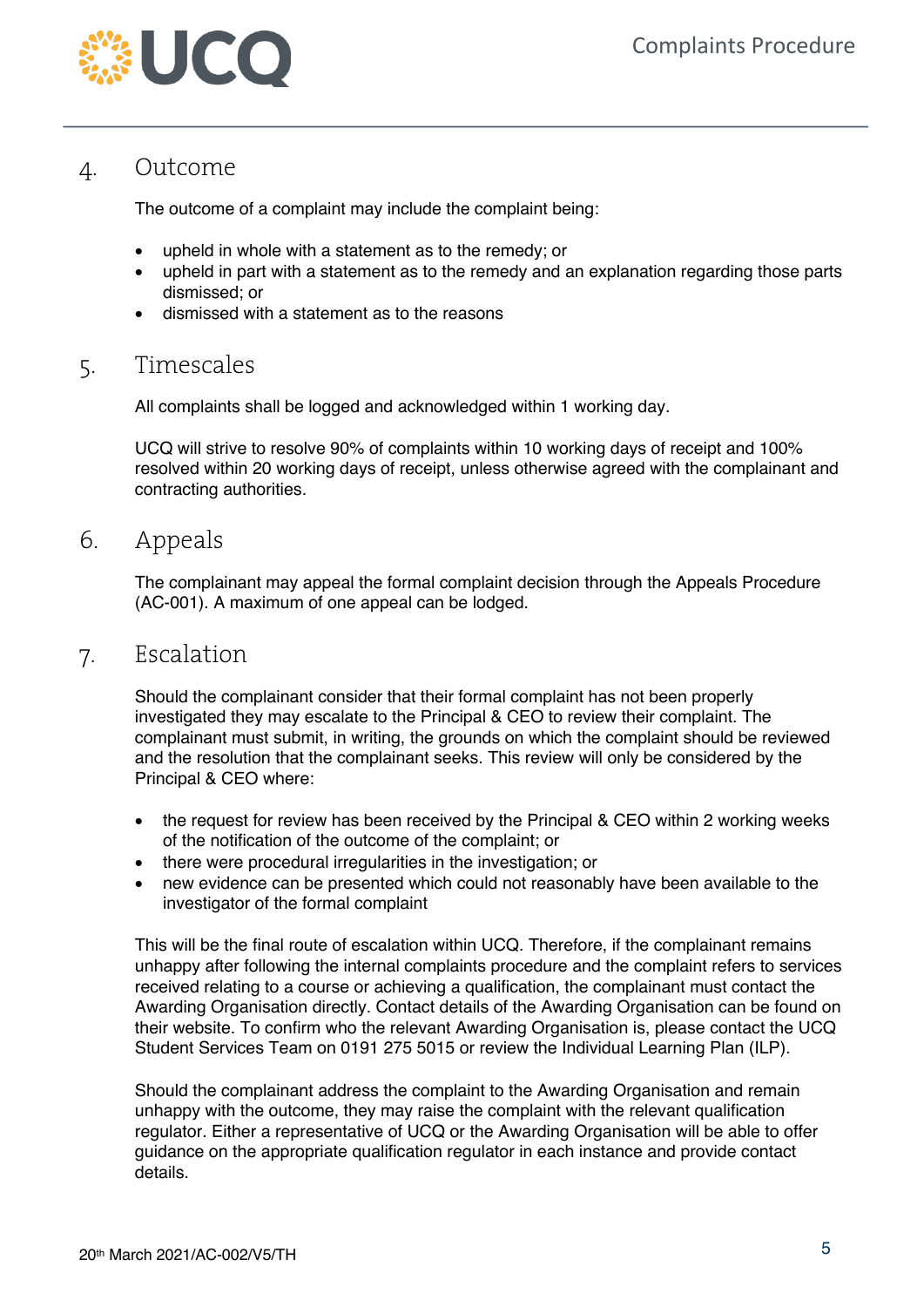

## 8. Office of the Independent Adjudicator (OIA)

UCQ subscribes to the independent scheme for the review of **higher education student** complaints and appeals. Once UCQ's internal procedures have been exhausted and the complainant remains dissatisfied, they may be able to apply for a review of the appeal to the Office of the Independent Adjudicator (OIA), providing that the complaint is eligible under its Rules.

This Complaints Procedure aligns to the good practice framework as published by the OIA in December 2016.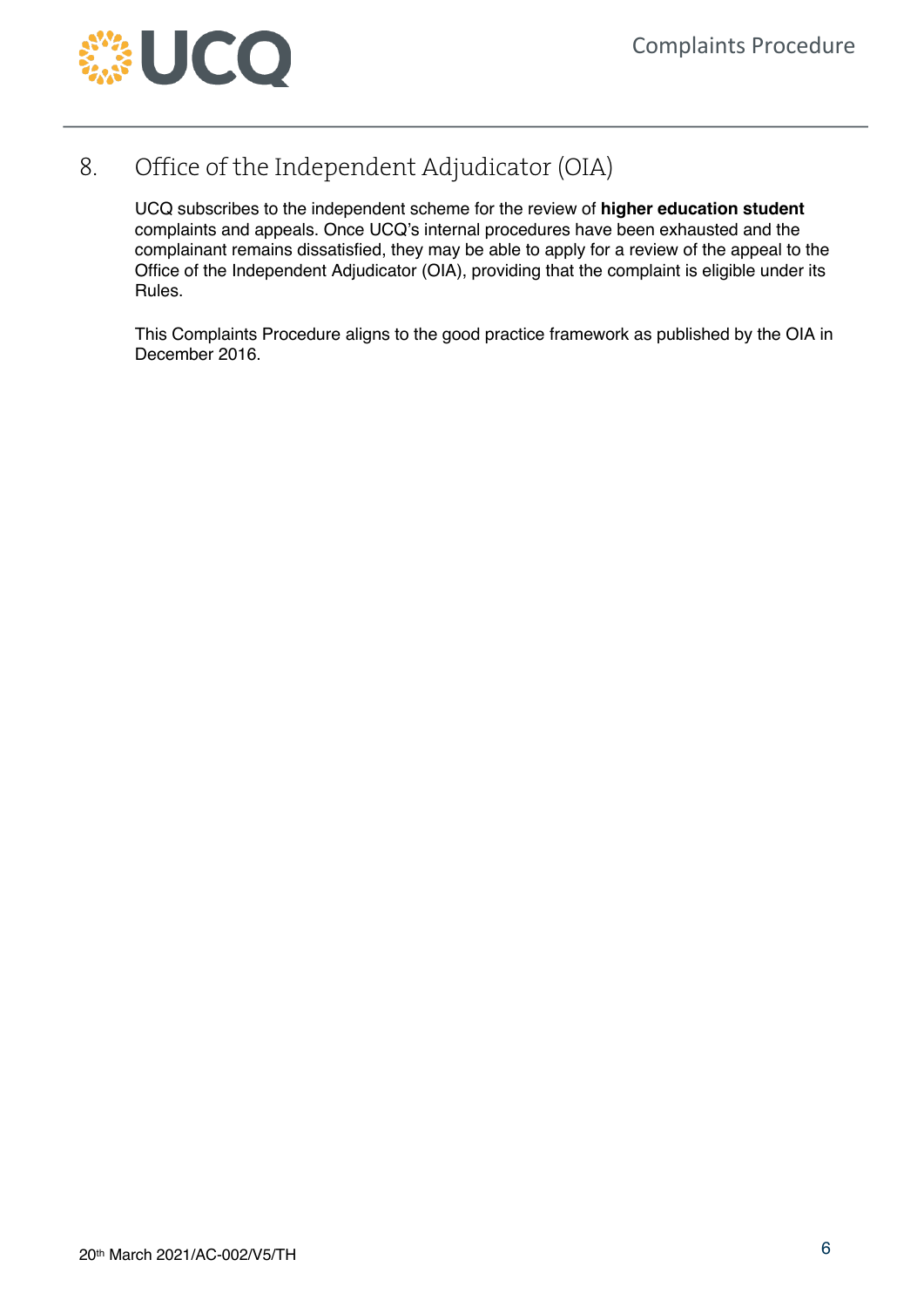

## 9. Initial equalities impact assessment

| <b>Department:</b>                                 |                                          | <b>Completed by:</b>                                                                         |                                                                                                 |                      |            | Date of initial assessment: |  |
|----------------------------------------------------|------------------------------------------|----------------------------------------------------------------------------------------------|-------------------------------------------------------------------------------------------------|----------------------|------------|-----------------------------|--|
| All                                                |                                          |                                                                                              | Tara Henderson, Head of Policy & Governance                                                     |                      | 20/03/2021 |                             |  |
|                                                    | Area to be assessed:                     |                                                                                              | <b>AC-002 Complaints Procedure</b>                                                              |                      |            |                             |  |
|                                                    | <b>Existing or new policy/procedure:</b> |                                                                                              | Existing<br>What evidence has been used to inform the assessment and policy? (please list only) |                      |            |                             |  |
|                                                    |                                          |                                                                                              |                                                                                                 |                      |            |                             |  |
|                                                    |                                          | <b>External guidance and requirements:</b>                                                   |                                                                                                 |                      |            |                             |  |
|                                                    | <b>OIA Good Practice Framework</b>       |                                                                                              |                                                                                                 |                      |            |                             |  |
| ➤                                                  |                                          | QAA UK Quality Code; Concerns, Complaints and Appeals<br>Internal guidance and requirements: |                                                                                                 |                      |            |                             |  |
|                                                    |                                          | Consultation with Senior Leadership Team                                                     |                                                                                                 |                      |            |                             |  |
|                                                    |                                          |                                                                                              |                                                                                                 |                      |            |                             |  |
|                                                    |                                          |                                                                                              | This complaints procedure outlines University Centre Quayside's (UCQ)                           |                      |            |                             |  |
| 1. Describe the aims,<br>objectives or purpose of  |                                          |                                                                                              | process for investigating and acting upon complaints. A complaint is defined                    |                      |            |                             |  |
| the policy/procedure                               |                                          |                                                                                              | as an expression of significant or sustained dissatisfaction where a                            |                      |            |                             |  |
|                                                    |                                          |                                                                                              | complainant seeks a specific action to address the issue. The complaints                        |                      |            |                             |  |
|                                                    |                                          |                                                                                              | procedure is based on the expectation that all reasonable efforts have                          |                      |            |                             |  |
|                                                    |                                          |                                                                                              | already been made to deal with the grievance prior to reaching the stage of a                   |                      |            |                             |  |
|                                                    |                                          |                                                                                              | formal complaint.                                                                               |                      |            |                             |  |
| 2. Which                                           |                                          |                                                                                              | All stakeholders                                                                                |                      |            |                             |  |
| stakeholders/groups                                |                                          |                                                                                              |                                                                                                 |                      |            |                             |  |
|                                                    | are intended to benefit                  |                                                                                              |                                                                                                 |                      |            |                             |  |
| from this                                          |                                          |                                                                                              |                                                                                                 |                      |            |                             |  |
|                                                    | policy/procedure?                        |                                                                                              |                                                                                                 |                      |            |                             |  |
|                                                    | The Equality Act 2010                    | 3. Could the                                                                                 |                                                                                                 | 4. Briefly explain   |            | 5. If there is a            |  |
|                                                    | requires public bodies                   |                                                                                              | policy/procedure have a                                                                         | how the              |            | disproportionately          |  |
|                                                    | to have 'due regard' to                  | disproportionately                                                                           |                                                                                                 | policy/procedure     |            | negative impact on          |  |
|                                                    | the need to:-                            | negative effect impact                                                                       |                                                                                                 | furthers or prevents |            | any protected               |  |
|                                                    | (1) Eliminate unlawful                   |                                                                                              | in terms of the aims set                                                                        | the aims set out in  |            | characteristics, can it     |  |
| discrimination,                                    |                                          | out in (1) to (3) of the                                                                     |                                                                                                 | $(1)$ to $(3)$ .     |            | be justified on the         |  |
|                                                    | harassment and                           | Act on any of the                                                                            |                                                                                                 |                      |            | grounds of promoting        |  |
|                                                    | victimization                            | protected                                                                                    |                                                                                                 |                      |            | equality or any other       |  |
|                                                    | (2) Advance equality of                  | characteristics?:-                                                                           |                                                                                                 |                      |            | reason? If yes, please      |  |
| opportunity between                                |                                          | <b>High</b><br><b>Medium</b>                                                                 |                                                                                                 |                      |            | explain.                    |  |
| different groups; and<br>(3) Foster good relations |                                          | Low                                                                                          |                                                                                                 |                      |            |                             |  |
| between different                                  |                                          | No effect                                                                                    |                                                                                                 |                      |            |                             |  |
|                                                    | groups                                   |                                                                                              |                                                                                                 |                      |            |                             |  |
|                                                    | Age                                      | No effect                                                                                    |                                                                                                 | Not applicable       |            | Not applicable              |  |
|                                                    | <b>Disability</b>                        | No effect                                                                                    |                                                                                                 | Not applicable       |            | Not applicable              |  |
|                                                    | <b>Gender</b>                            | No effect                                                                                    |                                                                                                 | Not applicable       |            | Not applicable              |  |
|                                                    | <b>Gender</b>                            | No effect                                                                                    |                                                                                                 | Not applicable       |            | Not applicable              |  |
|                                                    | reassignment                             |                                                                                              |                                                                                                 |                      |            |                             |  |
|                                                    | <b>Marriage and</b>                      | No effect                                                                                    |                                                                                                 | Not applicable       |            | Not applicable              |  |
|                                                    | <b>Civil Partnership</b>                 |                                                                                              |                                                                                                 |                      |            |                             |  |
| Protected characteristics                          | <b>Pregnancy and</b>                     | No effect                                                                                    |                                                                                                 | Not applicable       |            | Not applicable              |  |
|                                                    | <b>Maternity</b>                         |                                                                                              |                                                                                                 |                      |            |                             |  |
|                                                    | Race                                     | No effect                                                                                    |                                                                                                 | Not applicable       |            | Not applicable              |  |
|                                                    | <b>Religion or Belief</b>                | No effect                                                                                    |                                                                                                 | Not applicable       |            | Not applicable              |  |